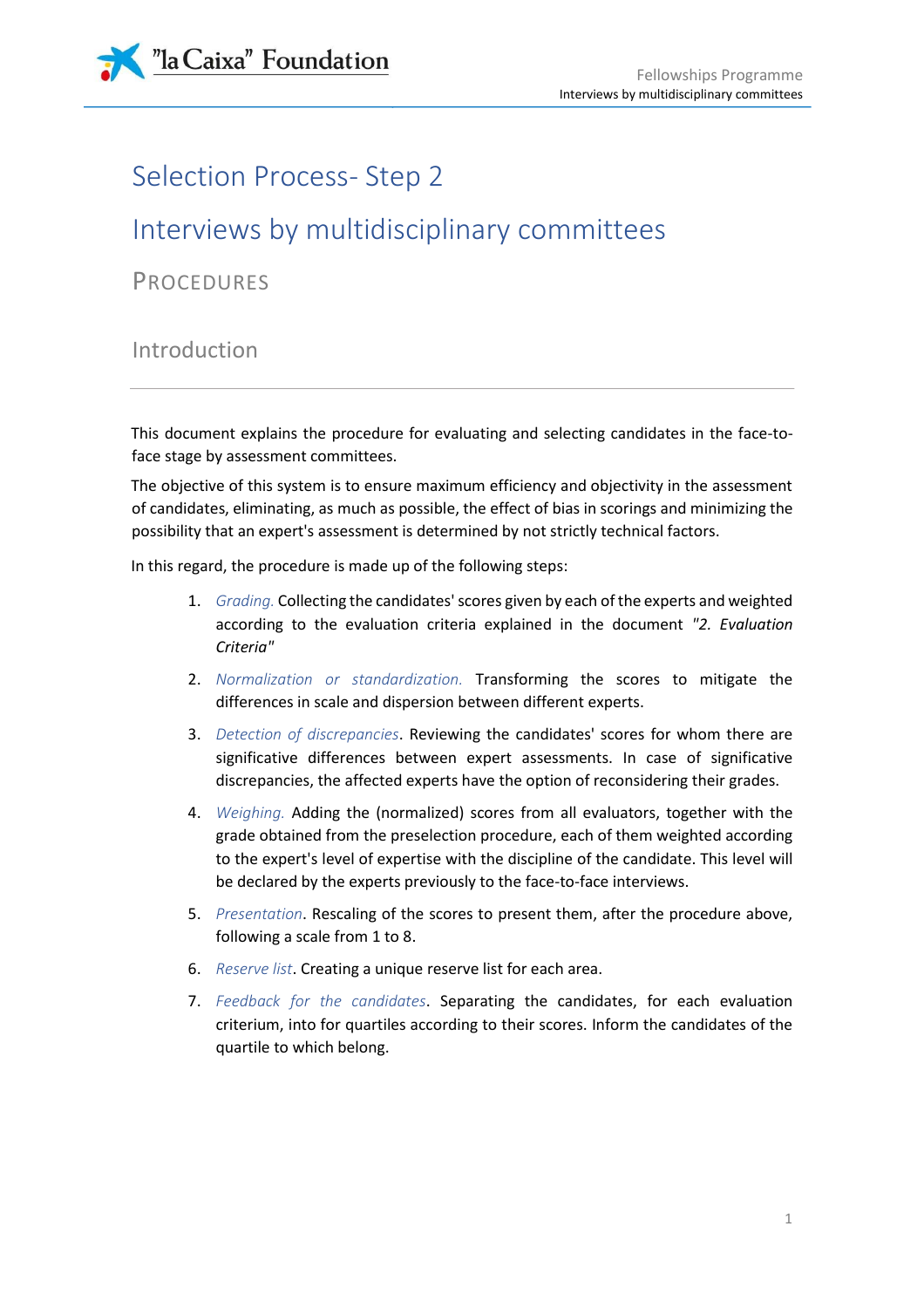

## 1. Grading

Experts shall rate the various aspects of a candidate's application during the face-to-face assessment sessions.

The representative of "la Caixa" Foundation will be in charge of entering all experts' scores for each candidate into a database. The final marks generated in the remote assessment (preselection) process will be included. From this moment on, **these marks will be considered as if they came from one additional expert in the committee, who is assumed to possess level of expertise 1** (see step 4). The system will consider the various levels of weighting of each aspect evaluated and arrive at an initial score for each candidate from each expert

mar $k_{c,e}$  =mark given to candidate c by expert e.

Assuming that there are  $n$  candidates and  $m$  evaluators (including the remote assessment), then  $c \in \{1, ..., n\}$  and  $e \in \{1, ..., m\}$ .

Consequently, every candidate has  $m$  marks: one from each expert, plus the one coming from the preselection phase or remote assessment. These marks take values from 1 to 8.

For later use, at this stage we calculate the quantity

$$
\text{mark}_c = \frac{1}{m-1} \sum_{e=1}^{m-1} \text{mark}_{c,e},
$$

which is the average of all experts' marks obtained by candidate  $c$ , excluding the preselection score. This number will not be used until step 5 (Presentation).

## 2. Standardization

The normalization or standardization of scores given by one expert in relation to all candidates he or she has evaluated will be performed according to the following procedure. Por every evaluator  $e \in \{1, ..., m\}$ :

The expert's mean score is calculated

$$
mean_e = \frac{1}{n} \sum_{c=1}^{n} mark_{c,e}
$$

The standard deviation of this same set of scores is also obtained from

$$
stdev_e = \sqrt{\frac{\sum_{c=1}^{n} (mark_{c,e} - mean_e)^2}{n - 1}}
$$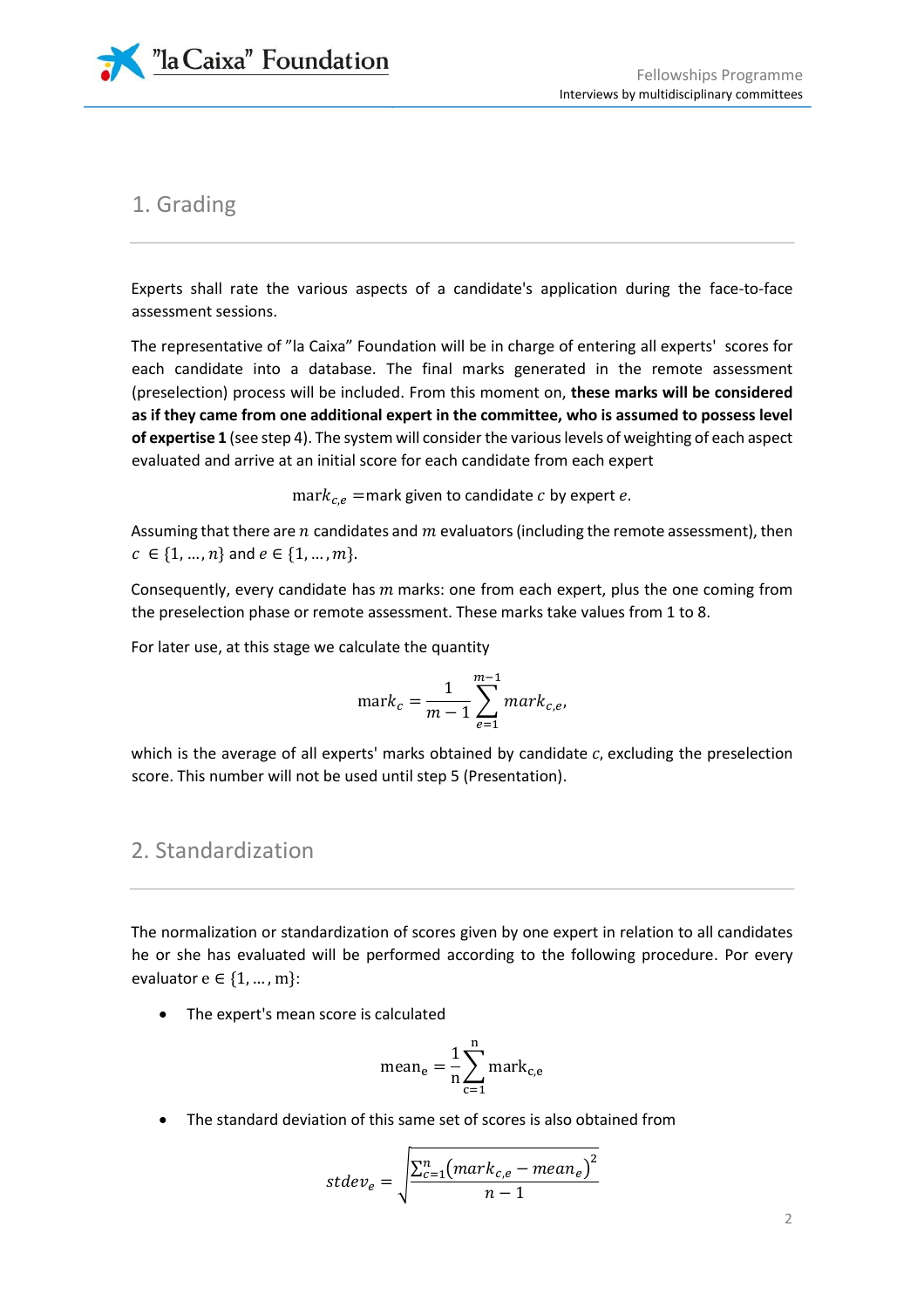

 Finally, the set of scores is of every evaluator (also the ones coming from preselection) are normalized by

> $\text{mark}_{c,e}^{norm} = \frac{mark_{c,e} - mean_e}{std_{e,e}}$ st $dev_{e}$

Observations

With this procedure, the original marks

$$
mark_{c,e} \in [1,8]
$$

are converted in new quantities

 $mark_{c,e}^{norm} \in (-\infty, \infty)$ .

The mean of the new scores of each expert is 0 and its standard deviation is 1. In this way, the possible different tendencies of the evaluators (giving higher or lower scores in general, for example) are eliminated. The new marks will be higher or lower, depending on how far they are from the average of the original grades, and how frequent this distance is. (See the annex for further details about the effects of normalization).

## 3. Detection of discrepancies and an alarms

In the event that the standardized scores given by the different experts to the same candidate show a significant divergence (see below), the system displays an alarm.

To be considered as a significant divergence, the difference between the maximum and the minimum score among all those of the same candidate must be larger than 2. More precisely,

$$
\max_{e}(mark_{c,e}^{norm}) - \min_{e}(mark_{c,e}^{norm}) > 2.
$$

The scores coming from the preselection process are not taken in this part of the procedure.

The system will only indicate the alarms of those candidates in the last positions with a scholarship or the first positions without fellowship. The exact number of positions to be considered will be proportional to the number of fellowships to be granted by the committee.

The candidates of this restricted group with significant divergences will be discussed by the committee at its final meeting and evaluated again by each expert, who can then maintain or change their original score. The new scores will be entered into the system again and they will be final.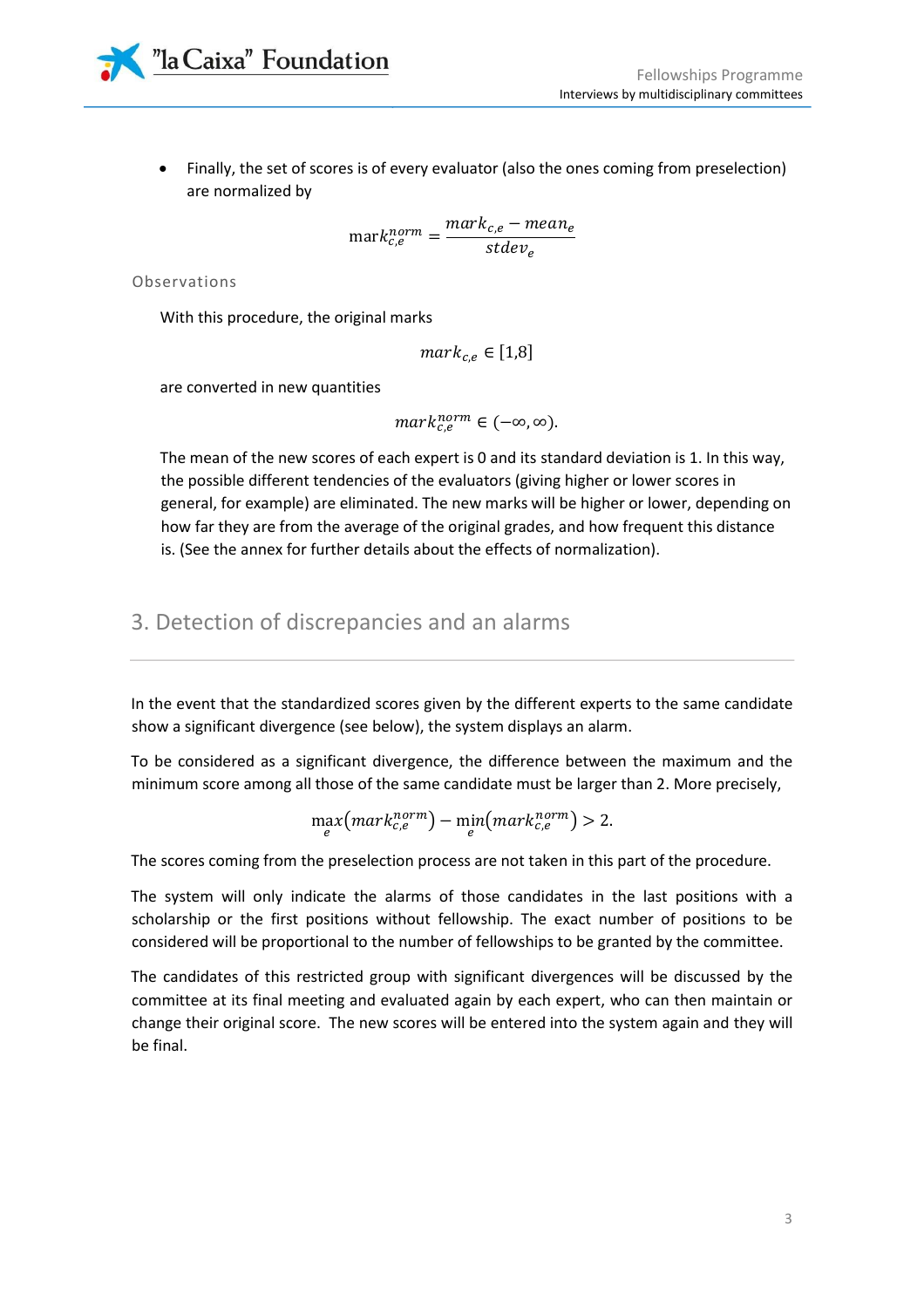"la Caixa" Foundation

## 4. Weighting according to expertise with the discipline assessed

The experts of each committee may indicate, via the online application that gives them access to applications, their level of expertise with the discipline of the candidacy evaluated

Each expert can choose between two possible levels of expertise:

LEVEL 1: Their knowledge corresponds, generically, with the field of the discipline evaluated and their evaluation can therefore be considered that of an expert. The remote assessment mark is always considered that of an expert.

LEVEL 2: Their knowledge does not correspond, generically, with the field of the discipline evaluated; therefore, their evaluation cannot be considered strictly that of an expert, but it is sufficient taking into account the characteristics of the call.

The levels of expertise of the different evaluators for a given candidate will result in different weights of the expert's score at the time of adding all the scores of this candidate. Supposing we have *m* evaluators (we are including here the score of the remote assessment), the weights would be distributed in the following way:

- every expert has an ensured weight of  $\frac{1}{m+1}$ , and moreover
- there is an additional weight of  $\frac{1}{m+1}$  to be uniformly distributed among those experts with level 1 of expertise, among which we always find the remote assessment score.

Hence, if *k* evaluators (including the preselection score) declare level 1 of expertise with the candidate *c*, the expert e for the candidate c will have a weight of

> weight $_{c,e}=\frac{1}{m+1}$  $\frac{1}{m+1}$ , if the expert e has declared level 2, and

weigh $t_{c,e} = \frac{1}{m+1}$  $\frac{1}{m+1} + \frac{1}{k(m+1)}$  $\frac{1}{k(m+1)}$ , if the expert e has declared level 1.

Example 1:

A panel is formed by 5 experts:  $e \in \{1,2,3,4,5\}$ .

The experts 3 and 5 have declared a level 1 of expertise for a certain candidate *c* (hence  $k = 3$ ). As a result, the weights are distributed as follows:

| Expert e     | Level of expertise | weight <sub>c.e</sub> | <i>weight<sub>c.e</sub></i> (num) |
|--------------|--------------------|-----------------------|-----------------------------------|
|              |                    | 1/7                   | 0,1429                            |
|              |                    | 1/7                   | 0,1429                            |
|              |                    | $1/7 + 1/21$          | 0,19                              |
|              |                    | $1/7 + 1/21$          | 0,19                              |
|              |                    | 1/7                   | 0,1429                            |
| preselection |                    | $1/7 + 1/21$          | 0,19                              |
|              |                    | TOTAL $ 6/7 + 3/21$   |                                   |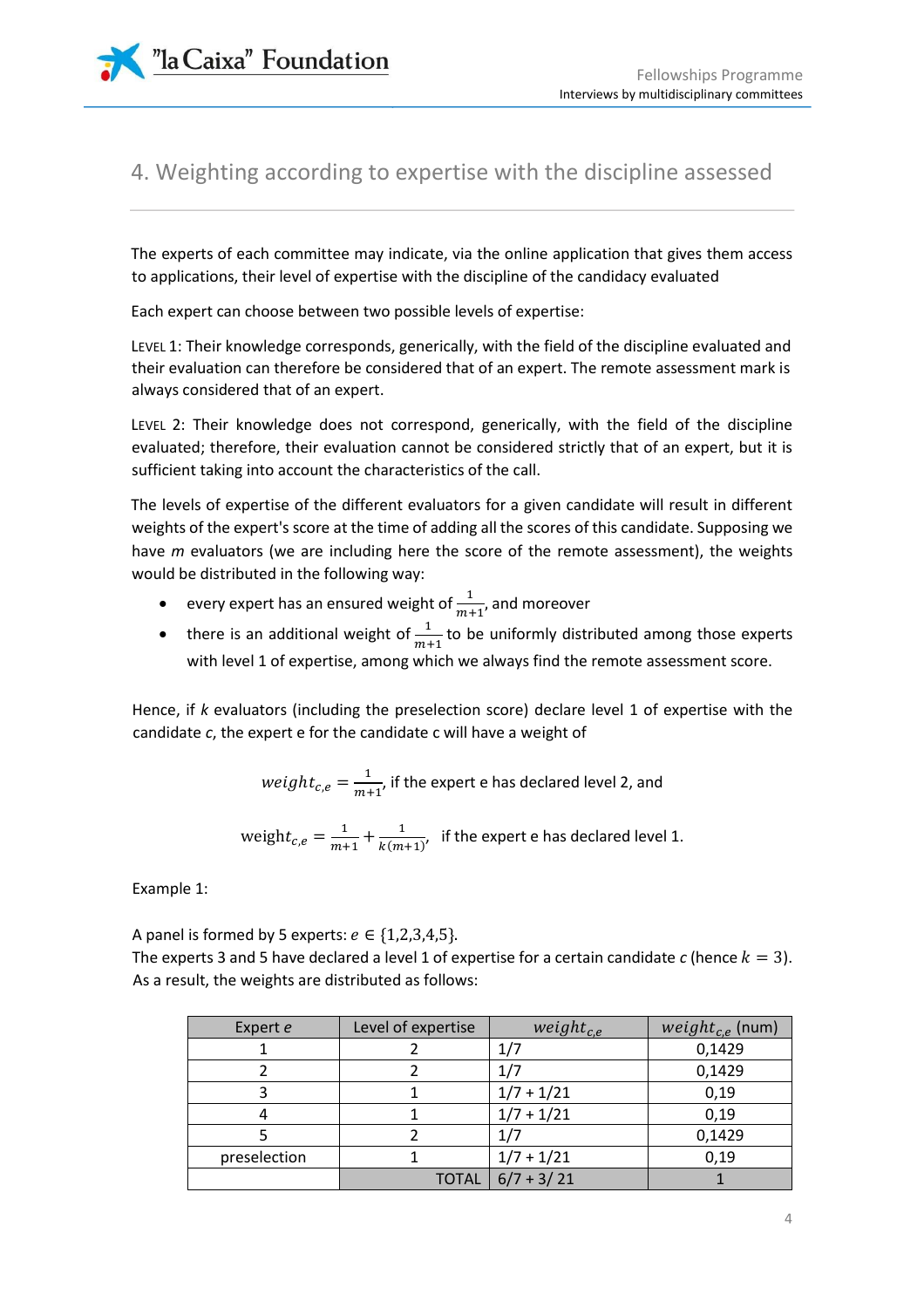

Example 2:

A panel is formed by 5 experts:  $e \in \{1,2,3,4,5\}$ .

No expert has declared a level 1 of expertise for a certain candidate  $c$  (hence  $k = 1$ ). As a result, the weights are distributed as follows:

| Expert e     | Level of expertise | weight <sub>c.e</sub> | $weight_{c,e}$ (num) |
|--------------|--------------------|-----------------------|----------------------|
|              |                    | 1/7                   | 0,1429               |
|              |                    | 1/7                   | 0,1429               |
|              |                    | 1/7                   | 0,1429               |
|              |                    | 1/7                   | 0,1429               |
|              |                    |                       | 0,1429               |
| preselection |                    | $1/7 + 1/7$           | 0,2857               |
|              |                    | TOTAL $ 6/7 + 1/7 $   |                      |

*Computation of the final grade*

Once the weights of each expert for every candidate have been calculated, the final score of each candidate will be computed adding for the first time the *m* existing scores (one from each expert and one from the remote assessment), all normalized and weighted according to the expert's level of expertise. In other words,

final mark<sub>c</sub> = 
$$
\sum_{e=1}^{m} mark_{c,e}^{norm} \times weight_{c,e}.
$$

This final score can take any value in  $(-\infty, \infty)$ , and it is the one being used to rank the candidates. This ranking will not be affected by any of the later steps, which serve only aesthetic purposes.

## 5. Presentation of the scores

With the goal of presenting the candidate's marks in a range from 1 to 8, the following procedure will be followed:

1. All final marks are first rescaled to obtain a temporary score from 0 to

temp mark<sub>c</sub> = 
$$
\frac{\text{final mark}_{c} - \text{min}(\text{final mark}_{c})}{\max_{c}(\text{final mark}_{c}) - \min_{c}(\text{final mark}_{c})}.
$$

That is, to the candidate's final score, we subtract the minimum mark among all candidates and divide by the difference between the maximum and the minimum score,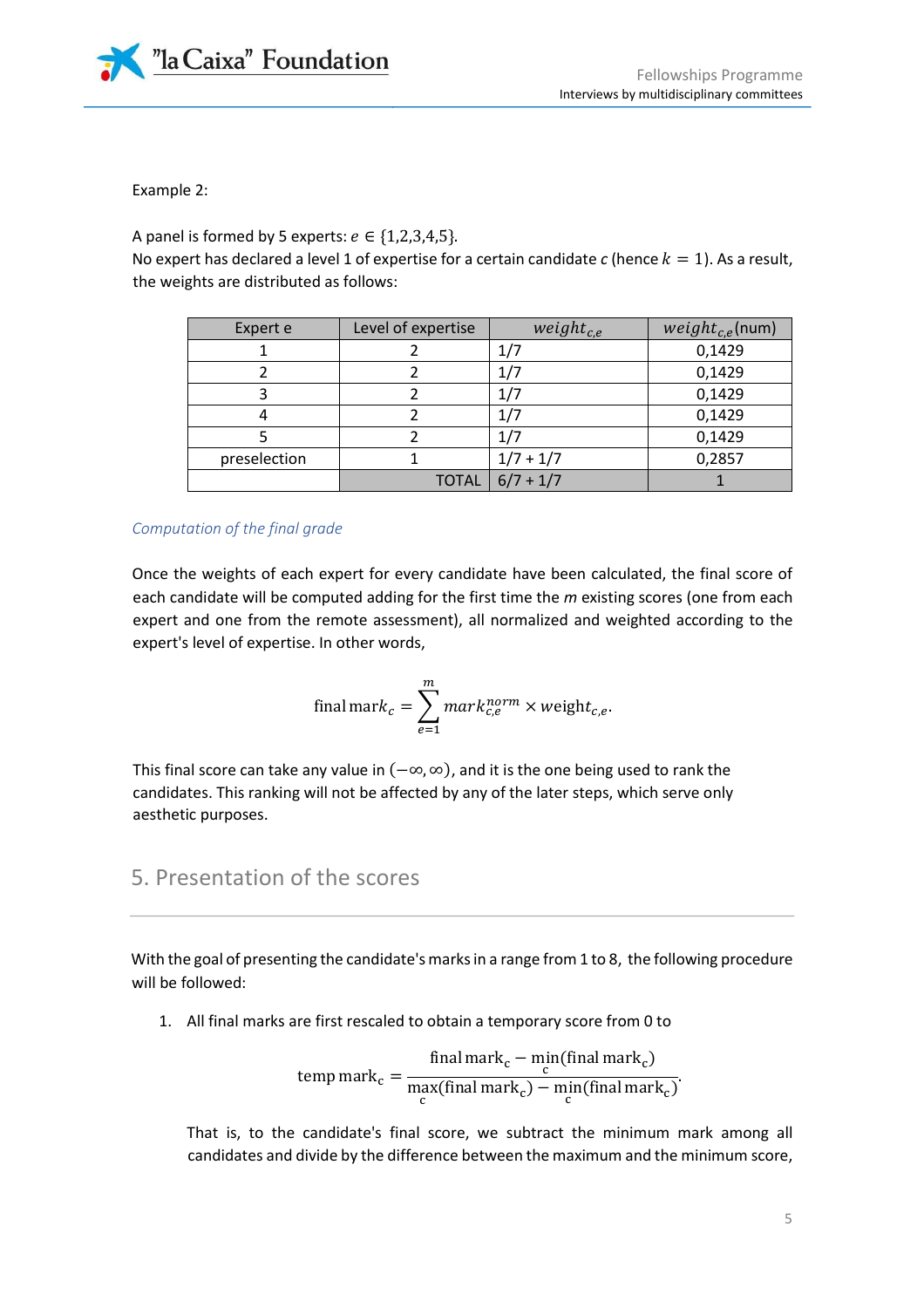

again among all candidates. Every mark is now between 0 and 1 but the ordering remains the same it was.

2. All scores are translated to the interval

$$
\left[\min_c(\text{mark}_c), \max_c(\text{mark}_c)\right]
$$

where we recall that  $mark_c$  is the direct average of the expert's scores for the candidate c (see step 1), before normalizing or applying the weights according to expertise, and without taking into account the preselection results.

After this rescaling we obtain the definitive final score of each candidate:

$$
mark_c^{def} = temp\, mark_c \times \left(max(mark_c) - min(mark_c)\right) + min(mark_c)
$$

## 6. Reserve lists

The reserve list of each committee will be formed by the candidates who did not obtain a fellowship, in the order established in step 4 (or 5, since it is the same one).

In the event that the number of candidates to be interviewed is too high to be handled by only one committee, two or more subcommittees will be created in the same area. Candidates will be distributed between among the different subcommittees in a sequential manner according to their score. Therefore, the candidate with the highest score will be assigned to subcommittee 1, the next one to subcommittee 2, and so on until starting over, and until exhausting the candidate list.

In this situation, every subcommittee will be preassigned a number of fellowships to award and this will be done accordingly to the procedure described in the sections above.

Once the candidates to be awarded have been determined in each subcommittee, the remaining ones will be joined in a **unique reserve list,** common to all subcommittees (of the same committee). This list will be ordered according to the definitive score of the candidates  $\mathrm{mark}^{def}_{c}$  , after **a new normalization has been applied**. More precisely, if *N* subcommittees have been created, the second normalization and final reserve list are done as follows:

1. For every subcommittee *S*, let us say with *n* candidates (in total), we normalize the definitive scores  $\; mark^{def}_c$ by calculating first their average

$$
mean_S = \frac{1}{n} \sum_{c=1}^{n} mark_c^{def},
$$

and then their standard deviation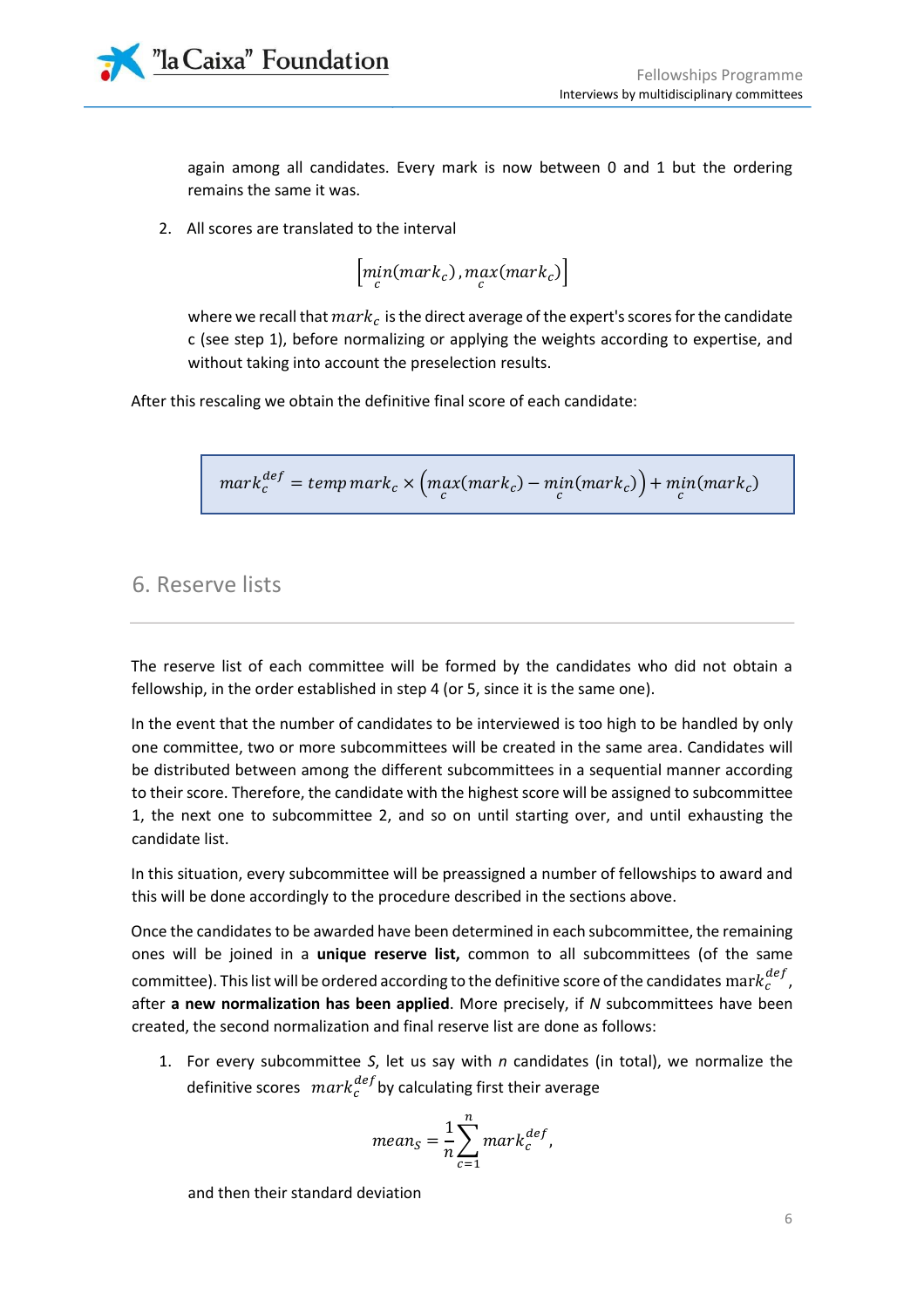"la Caixa" Foundation

$$
stdev_S = \sqrt{\frac{\sum_{c=1}^{n} (mark_c^{def} - mean_s)^2}{n-1}}
$$

and finally computing the normalized grade

$$
mark_c^{def,norm} = \frac{mark_c^{def} - mean_S}{stdev_S}.
$$

Ordering by this new mark, does not change the previous ranking of the subcommittee. Hence fellowships will be awarded to the same candidates, but a comparison with the other subcommittee's lists will be meaningful.

2. A unique reserve list is created by joining all candidates with no fellowship and ordering by the new normalized score of step 1,  $mark_c^{def,norm}$ .

In case a resignation occurs, the fellowship will be awarded to the best ranked candidate in the reserve list. In case of tie between reserve candidates, this will be resolved based on the preselection score.

## 7. Feedback for the candidates

In order to provide adequate feedback to the candidates on the assessment of their candidacy during the face-to-face assessment process, their qualifications for each criterion will be analyzed for comparison with the qualifications of the other candidates of their panel.

This feedback will not take into account the remote assessment mark, since interviewed candidates will have already obtained the corresponding feedback from the remote assessment process.

Candidates will not be informed about the exact marked obtained in each of the criteria, but only about the quartile to which their grade belongs, once again normalized.

#### *Normalization (for each criteria)*

A new normalization will take place although in this occasion it will be done separately for each of the criteria used for the candidate's evaluation (for example *potential*, *background*, ...) . Indeed, given a criterium  $k \in \{1,2,3\}$ , and an expert  $e \in \{1, ..., m\}$ , the normalization will be carried out by first calculating the average and the standard deviation in the set of n candidates

$$
mean_{e,k} = \frac{1}{n} \sum_{c=1}^{n} mark_{c,e,k}
$$

$$
stdev_{e,k} = \sqrt{\frac{\sum_{c=1}^{n} (mark_{c,e,k} - mean_{e,k})^2}{n - 1}}
$$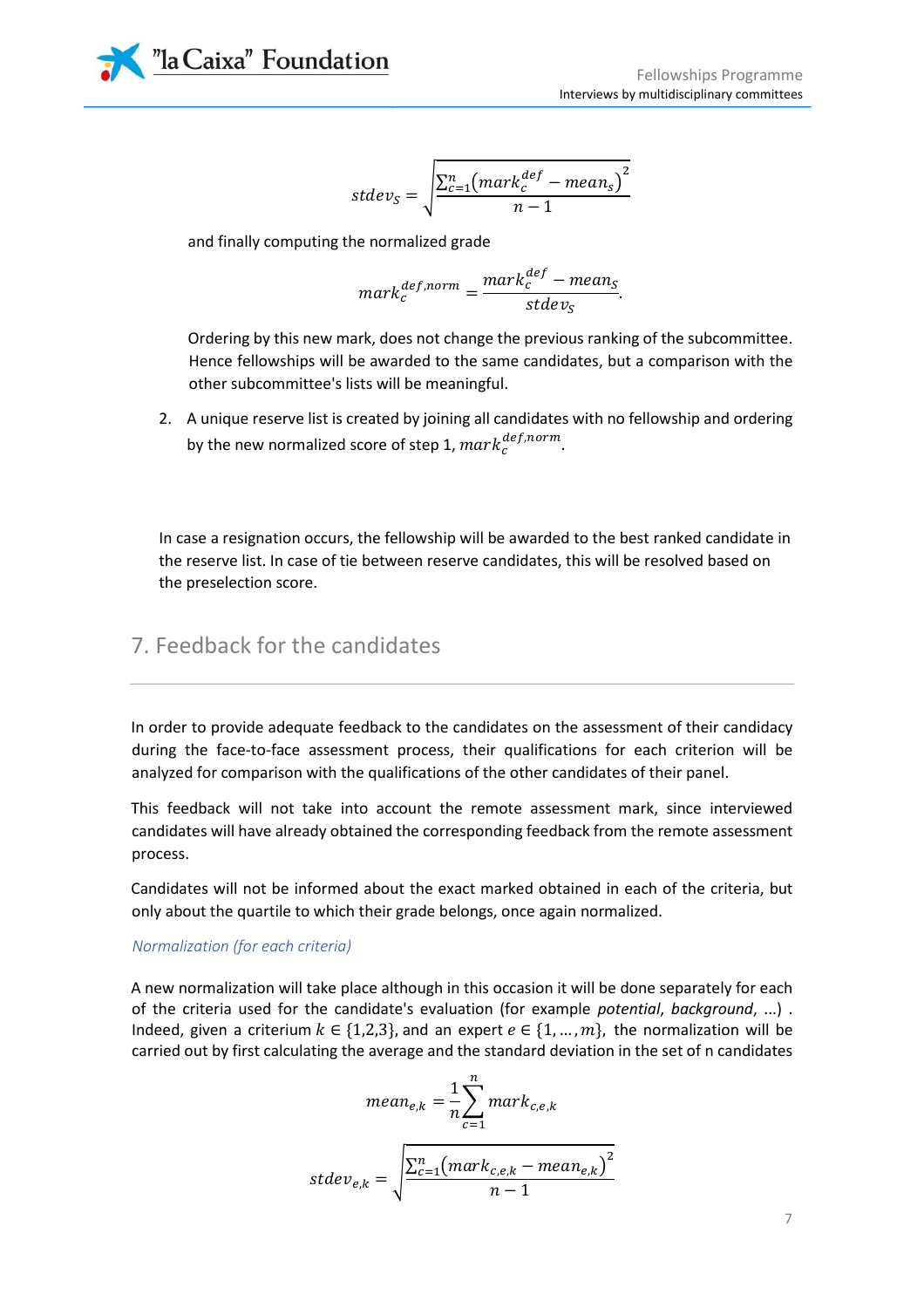"la Caixa" Foundation

where  $mark_{c,e,k}$  denotes the score of the candidate  $c$  obtained from the expert  $e$  for the criterium  $k$ .

With this two quantities, we normalize each of the score lists by calculating

$$
\text{mark}_{c,e,k}^{\text{norm}} = \frac{\text{mark}_{c,e,k} - \text{mean}_{e,k}}{\text{stdev}_{e,k}}
$$

Finally, the normalized score of each candidate c with respect to the criterium *k* is the average of all the normalized scores obtained by each of the evaluators, that is

$$
mark_{c,k}^{norm} = \frac{1}{m} \sum_{e=1}^{m} mark_{c,e,k}^{norm}.
$$

Every candidate obtains in this way three normalized scores, one for each of the criteria considered.

#### *Quartile division*

For every criterium k the list of candidates will be ordered according to the normalized scores  $mark^{norm}_{c,k}$ , and divided into four equal parts or quartiles  $Q_1,Q_2,Q_3$  and  $Q_4$ , where  $Q_1$ corresponds to the top grup of the  $n/4$  highest scores, and  $Q_4$  to the bottom group with the  $n/4$  lowest ones.

#### **The candidate will be informed of the quartile assigned for each of the criteria.**

In case several subcommittees had been created, the quartiles will be computed separately in each subcommittee.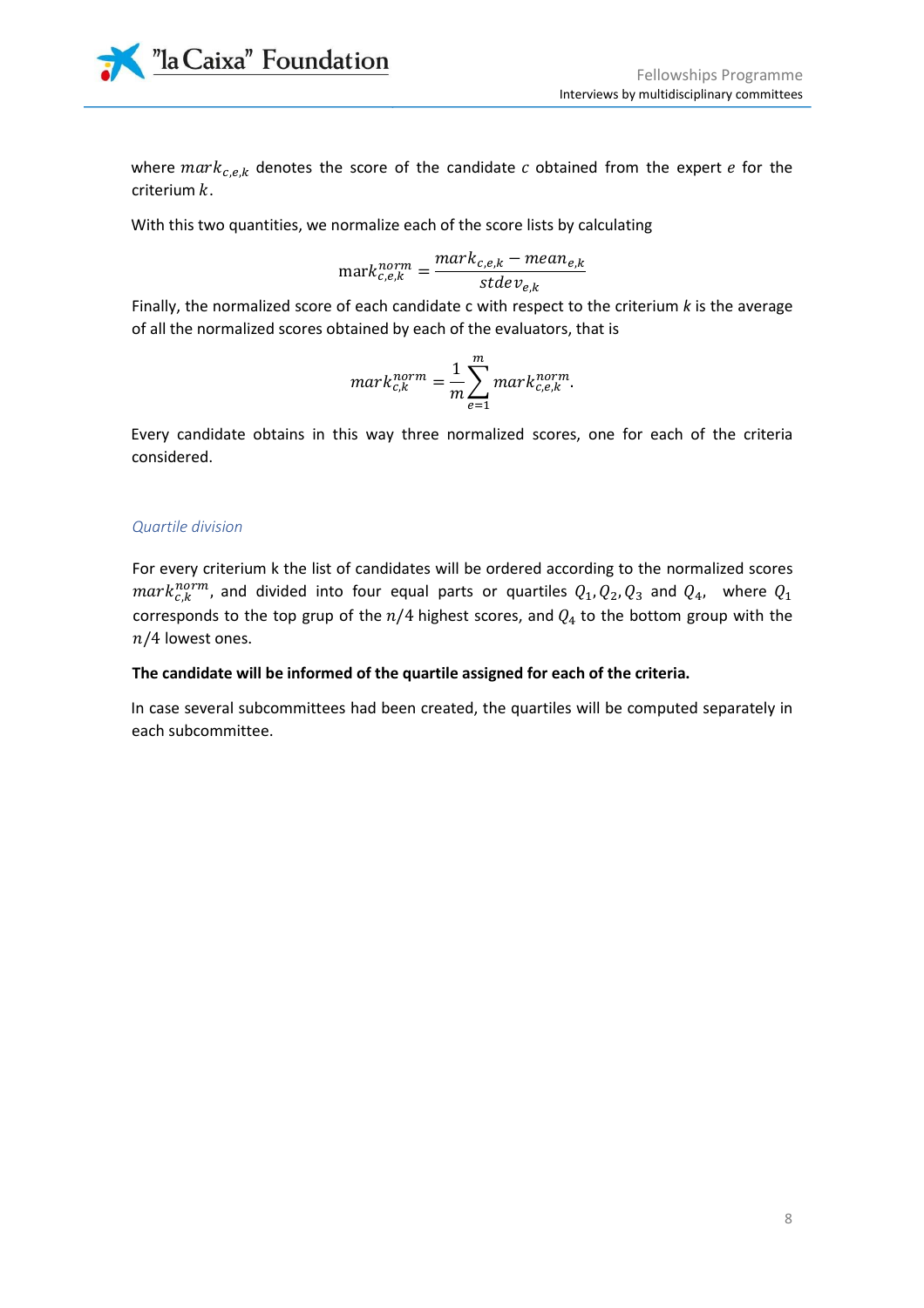

## ANNEX

## About normalization of scores and its effects

The goal of this annex is to comment on the process of normalization (or standardization) which will be applied to the scores given by the experts in the face-to-face assessment phase, as well as the effects of this action.

The objective of normalizing each expert's scores before adding them to the others' or comparing between them is to ensure that the grade of every evaluator has a similar weight in the final candidate's mark, mitigating the differences in scale and dispersion that might exist between them.

The experts' scores in each of the evaluation criteria can take values in between 1 and 8, and so does the weighted average of these grades computed for every candidate and which we denote by  $mark_{c,e}$  (where *c* is the candidate and *e* the evaluator).

To normalize the scores of the expert *e*, the average (  $mean_e$  ) and the standard deviation  $(stdev_e)$  of all of his or her scores are calculated (see Section 2 of the document for more details). With these two quantities a new score for each candidate is obtained by

$$
mark_{c,e}^{norm} = \frac{mark_{c,e} - mean_e}{stdev_e}.
$$

This new score takes values in  $(-\infty, \infty)$ , and is the one that will be used (after being weighted by the level of expertise of the evaluator for the given candidate) to compute the average grade of all the experts' scores for the given candidate.

The performed normalization has the following effects:

- The mean of the scores of each expert is equal to 0. This cancels the possible (natural) tendencies to "grade high" or "grade low" of the different experts.
- The standard deviation of the scores of each expert is equal to 1. This means that, in average, the distance (squared) to the new mean (0) is equal to 1. Approximately 95% of the new scores of each evaluator are between -2 and 2. Scores that were given in a very narrow range (stdev  $\ll 1$ ) will now be more dispersed, while marks given in a large range (stdev  $\gg$  1) will now become closer to the mean.
- Outliers will still be outliers (and sometimes even more than before). If a grade was much further from the average than the others, the new grade will have the same property. If the deviation of the list was small, this can even be enhanced.

### Example

Suppose there are 44 candidates and, for the purpose of this example, two evaluators. The graph below shows in blue the scores of one of the experts (e=1) and in orange the scores of the second one (e=2), quite more scattered than the blue ones and with a clear outlier, with a grade of 3.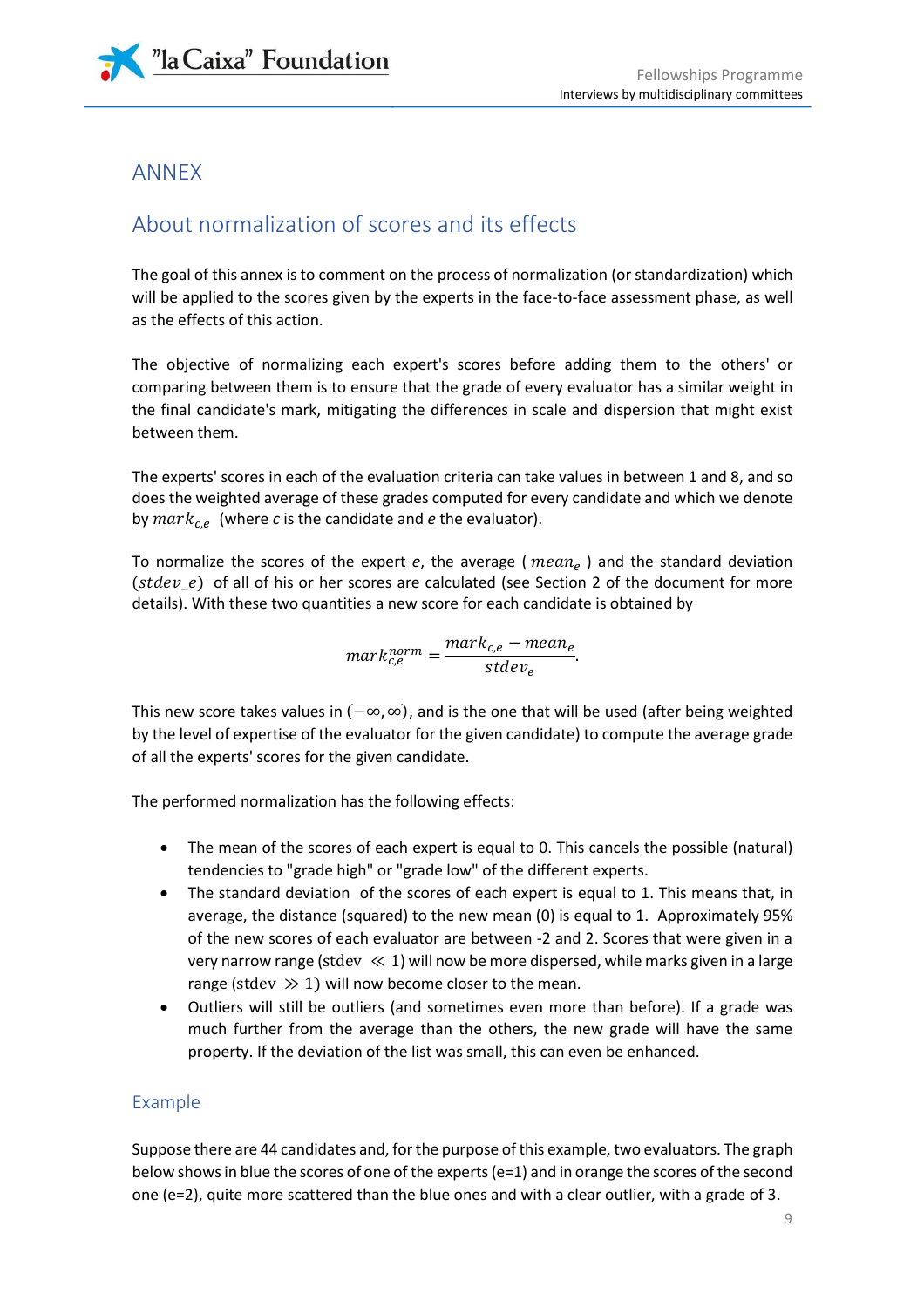



The values computed for this set of scores are:

 $mean_1 = 7.6;$   $stdev_1 = 0.27;$  $mean_2 = 6.85$ ;  $stdev_2 = 0.941$ .

The next figure shows the distribution of the new scores after normalization.



The yellow grades show a similar distribution around the mean to the one they had before (their standard deviation was close to 1), and the outlier is still there. Instead, the blue scores are now more scattered than before (even more than the yellow ones!), because their standard deviation was originally very small (they distributed tightly around their mean).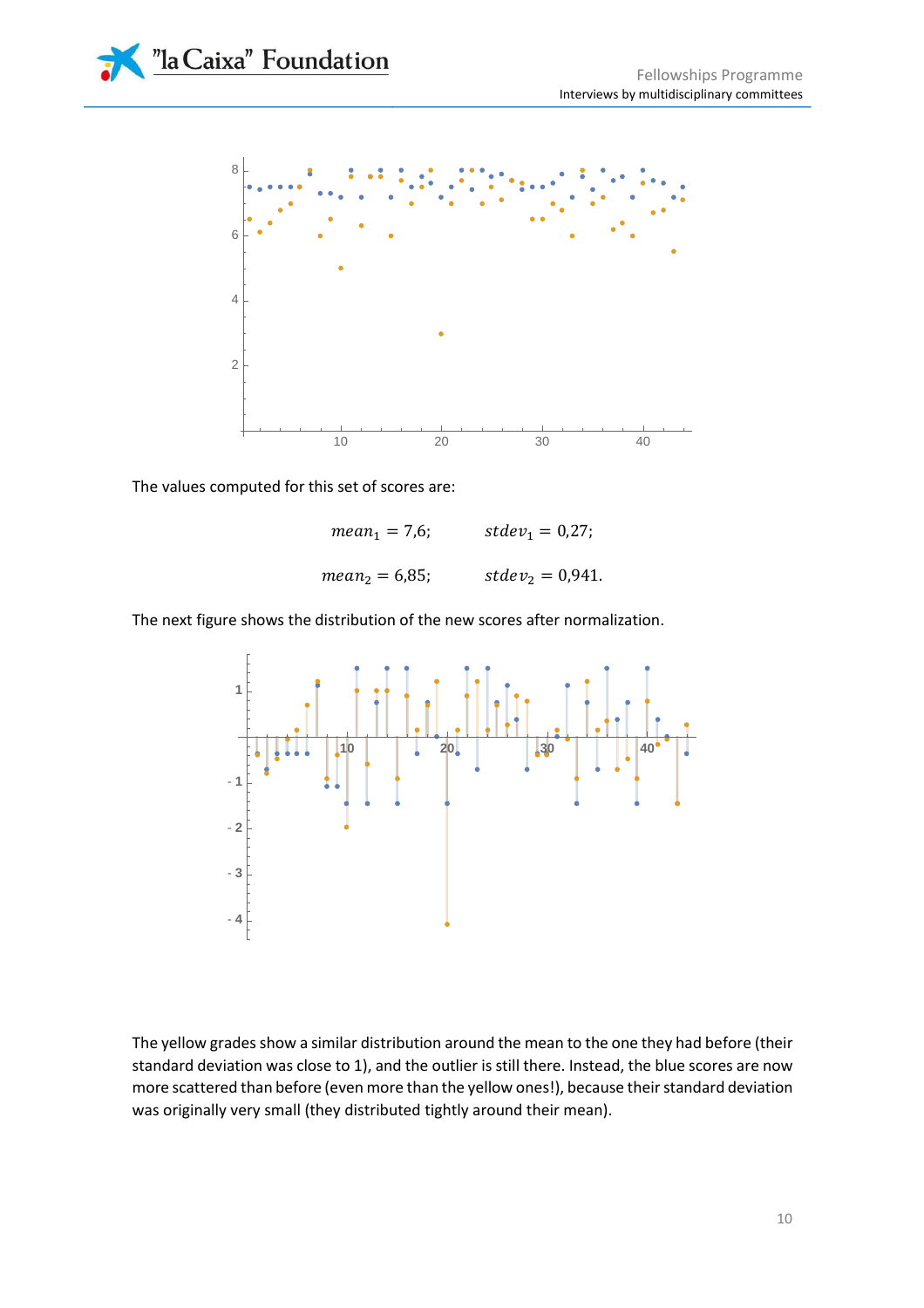

# Postdoctoral Junior Leader Fellowships

# Rating criteria

*GUIDELINES AND CRITERIA FOR THE EVALUATION OF APPLICATIONS DURING THE INTERVIEW SELECTION PROCESSES FOR THE POSTDOCTORAL JUNIOR LEADER FEL-LOWSHIPS PROGRAMME*

## General considerations

Several committees will be formed according to the number of applicants called in for interviews. Each of these committees will be made up of university professors or experts in the evaluated disciplines.

To rate candidates during the interview selection process, evaluators will use a rating scale with three aspects for evaluation, each of which will have a certain weight.

These fellowships are restricted to areas of Health Sciences, Technologies, Engineering, Mathematics and Physics. All applications have been previously reviewed to verify that they meet the formal requirements of the call but their scientific content has not been reviewed. We kindly ask you that in case you detect any application that, in your opinion, does not meet this requirement, please inform us as soon as possible to determine its eligibility.

## Score

Each evaluated aspect must be rated using one of the values in the scale below:

| Rating      | Score |
|-------------|-------|
| Exceptional | 8     |
| Excellent   | 7     |
| Very good   | 6     |
| Good        | 5     |
| Average     | 4     |
| Mediocre    | 3     |
| Poor        | 2     |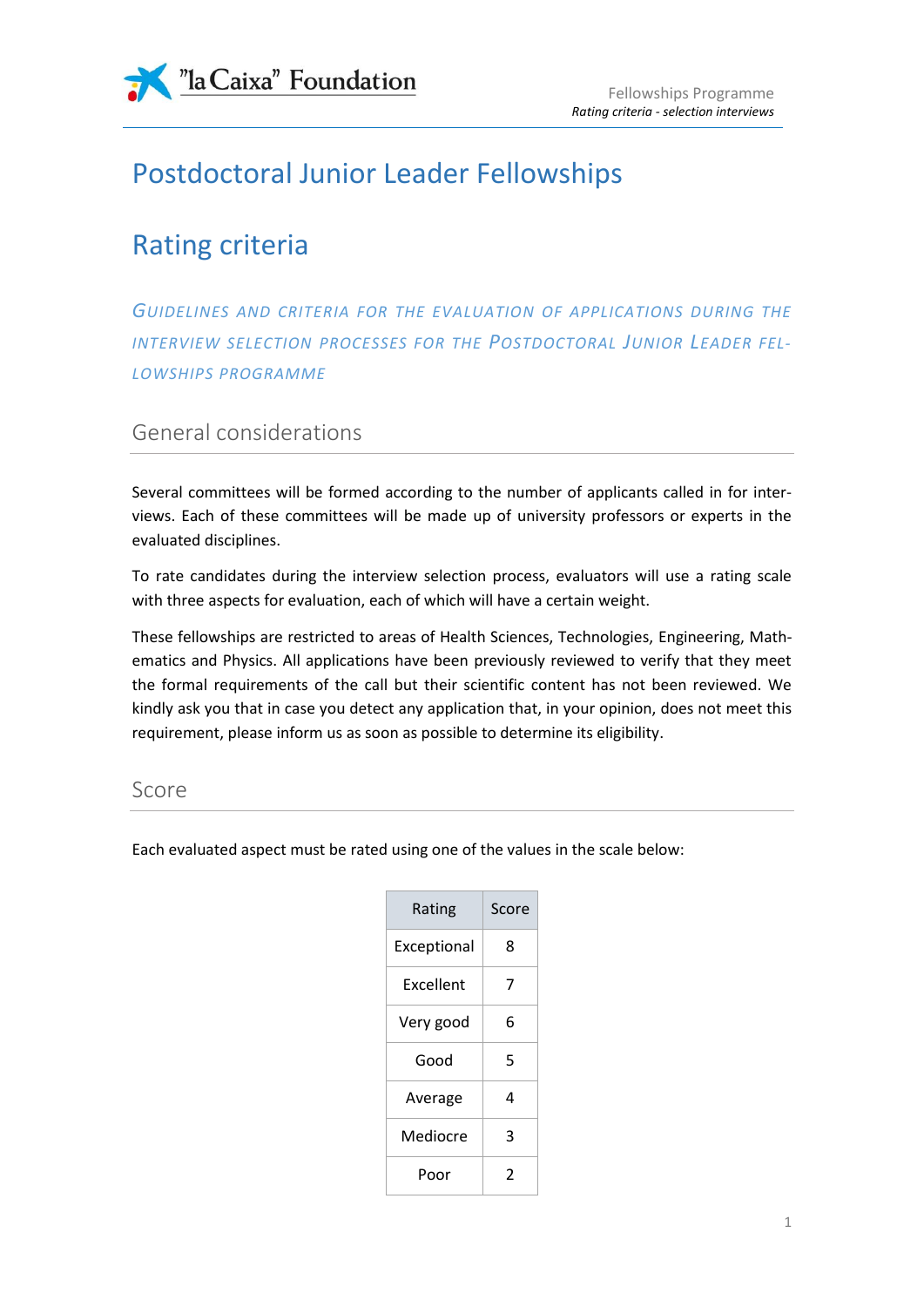

## Aspects evaluated

#### 1. CANDIDATE POTENTIAL

*Summary: the candidate's potential, paying particular attention to the candidate's* interpersonal skills, *such as clarity and consistency of discourse, expression of ideas, ability to present complex reasoning, teamwork, capacity for independent reasoning, originality, entrepreneurship and leadership will be evaluated.*

In this section, the following will be mainly assessed:

- Originality: capacity to go off the beaten path, coming up with creative proposals or delving into relatively unexplored fields. Originality of both the proposal and formula to achieve the objectives pursued.
- Innovation: capacity to create new knowledge or, in case the proposal includes possible outcomes transferable to industry, to break new ground or find new formulas to create wealth. Use of new technologies or innovative use of already existing technologies. Use of new theoretical approaches to existing phenomena or problems or innovative use of already existing theoretical approaches.
- Feasibility: the candidate puts forth ambitious and realistic ideas and their capacities are in keeping with the scope of their proposal.
- Clarity of exposition: capacity to present complex reasoning and very specific matters clearly and precisely. Appropriate wording including technical terms but avoiding use of overly specialised vocabulary.
- Independence and Leadership: aspects of their track record which make it possible to gauge the candidate's capacity to head a research project will be assessed. In this regard, the candidate's scientific output (publications as primary author, relevant contributions, among others) will be considered. The direction of research work, students' supervision and direction, recognitions (awards, invitations to international lectures) and capacity to obtain resources for their own research will also be assessed.

The weight of this section will be 30%.

#### 2. MOTIVATION AND IMPACT OF THE PROPOSAL

*Summary: in this section, the conceptual and methodological novelty of the submitted proposal, as well as its impact, understood in its broadest sense—capacity of the submitted project to contribute towards the transformation and improvement of fields such as economy and cre-*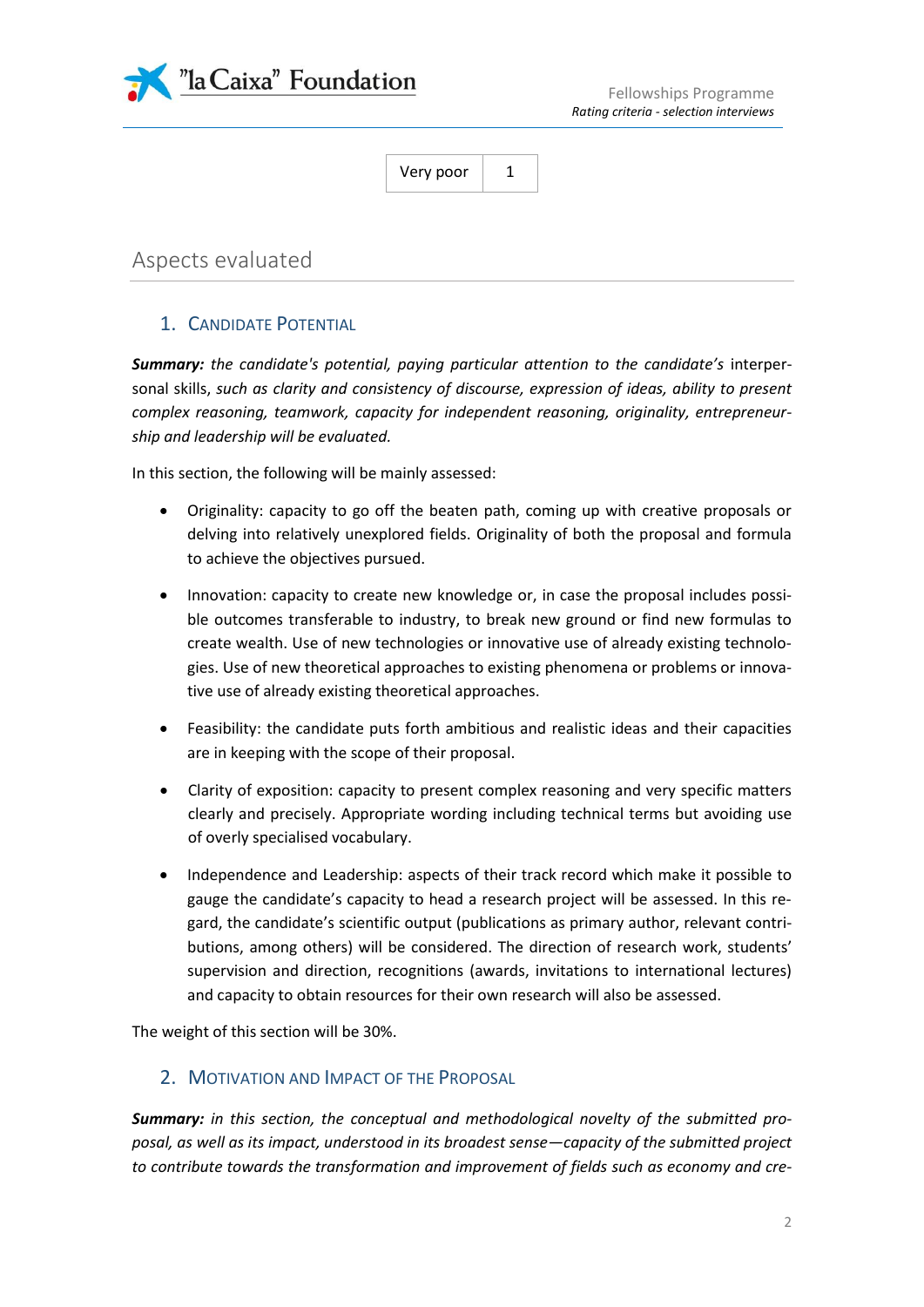

*ation of wealth, society, culture, science, citizens' quality of life, the environment or public policies—will be evaluated.*

In this section, the following will be assessed:

- The submitted proposal must innovative and original, both conceptually and methodologically speaking. The proposals that involve risk and creativity will be looked upon favourably.
- The candidate must justify the interest and feasibility of the research project that they wish to carry out, as well as the suitability of the centre or centres where they propose to do so.
- The interests put forth by the candidate must be consistent and well structured, and the proposed project must be kept within a path with a broader scope. In this regard, the candidate must state—and the evaluator must rate—to what extent carrying out the proposed research project for which they are applying for the fellowship is a necessary step in the right direction.
- Determination to complete the project within the established period of time for the duration of the fellowship or justification for the duration of the project in the case of longer periods.
- The social return on investment—understood in its broadest sense—must also be evaluated: advancement of science and knowledge, creation of wealth and the possibility of transfer to third parties. Likewise, the estimated scientific, social or economic opportunity cost, should the candidate not be able to carry out the proposed project.
- They must be able to demonstrate sound knowledge of the risks involved in the proposed research, as well as identify prevention and mitigation measures for them.
- In this aspect, the potential impact of the fellowship on the candidate's future career will also be evaluated.

The weight of this section will be 20%.

#### 3. ACADEMIC AND PROFESSIONAL CAREER

*Summary:* th*e experts will assess the contributions made in the field chosen for the research project presented, as well as the coherence between the candidate's academic education and track record.*

In this section, the following will be assessed: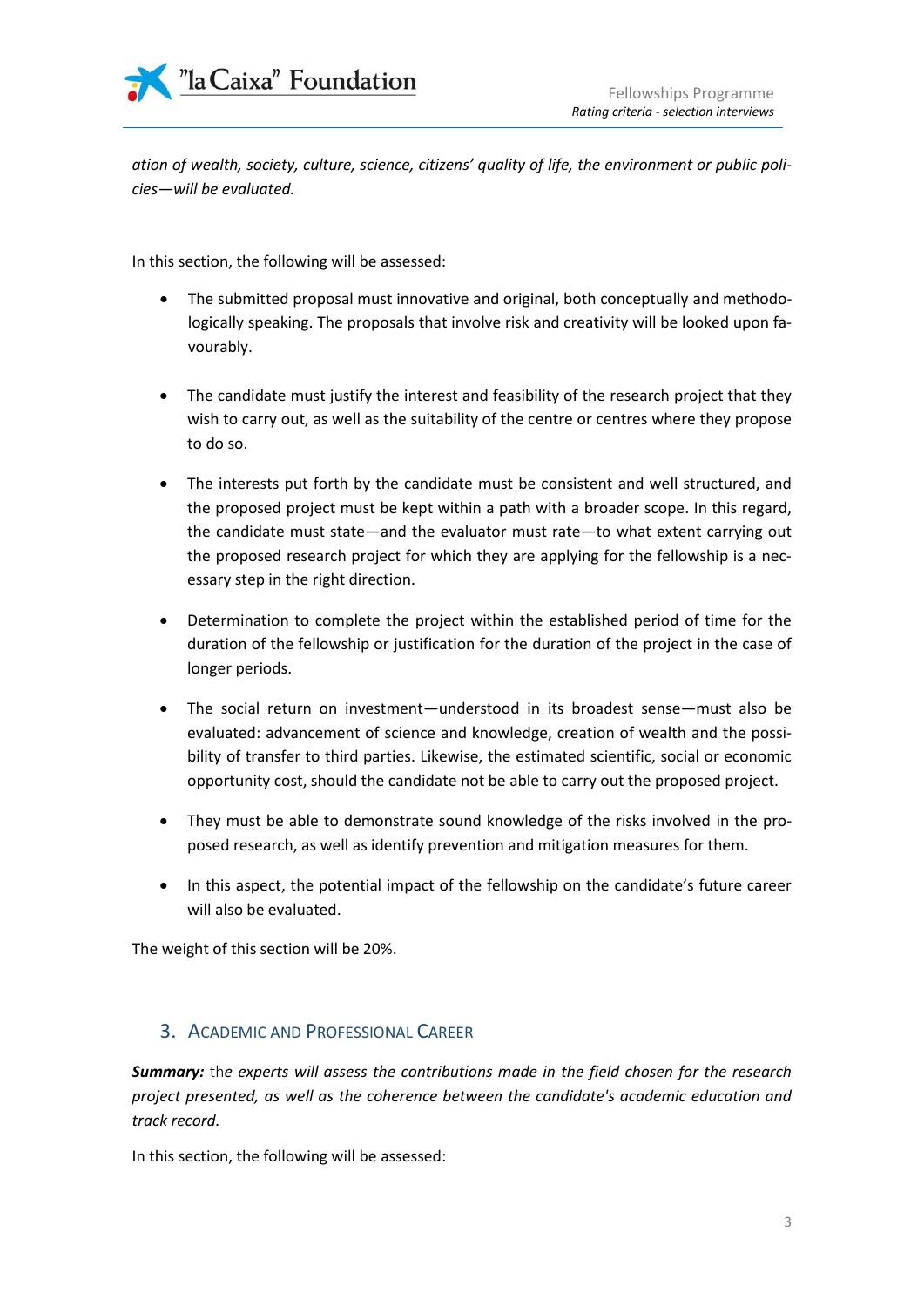- Professional and academic experience, scientific findings and output, as well as prior training to carry out their proposal.
- Excellence, relevance and recognition for their contributions to the scientific discipline of their line of research, such as project management, doctoral theses, lectures at congresses, awards and other merits, as well as securing funding to carry out their research.
- Quality and the depth and breadth of their track record in relation to the candidate's possibilities. Thus, particular attention will be given to the years that have passed since they earned their doctoral degree, evaluating both their past achievements and possible future opportunities according to their potential. In this regard, younger candidates or who have made an interruption of their research career due to justified reasons cannot be penalised for having a relatively short track record.
- Stable and well-planned paths throughout their entire career. Should there be changes in their career path, these must be duly justified and supported in a coherent and reasoned manner. In case they have professional experience, its relevance in relation to the proposed project must be explained, if exists.

The weight of this section will be 50%.

## Final score during shortlisting

The rating given to candidates during the shortlisting process will also be considered during the interview stage. The standardised rating given during the shortlisting process will be added—as an expert rating—to the rest of the ratings given by the evaluators during the interview to each application.

Committee members will also have access to the ratings and evaluations given to each application by the evaluators who were involved in the shortlisting process. Likewise, they will have additional information regarding the application's position within its group during the shortlisting stage, the number of applications evaluated in this group and the number of shortlisted applications, as well as any other data that the Fellowship Programme Office may consider to be relevant for the evaluation of applications.

To the extent that they deem appropriate, committee members may consider such information when evaluating and rating interviewed candidates.

### Interview content

Face-to-face interviews make it possible to detect—based on more subjective, fine and subtle considerations—the quality and consistency of the candidate being evaluated.